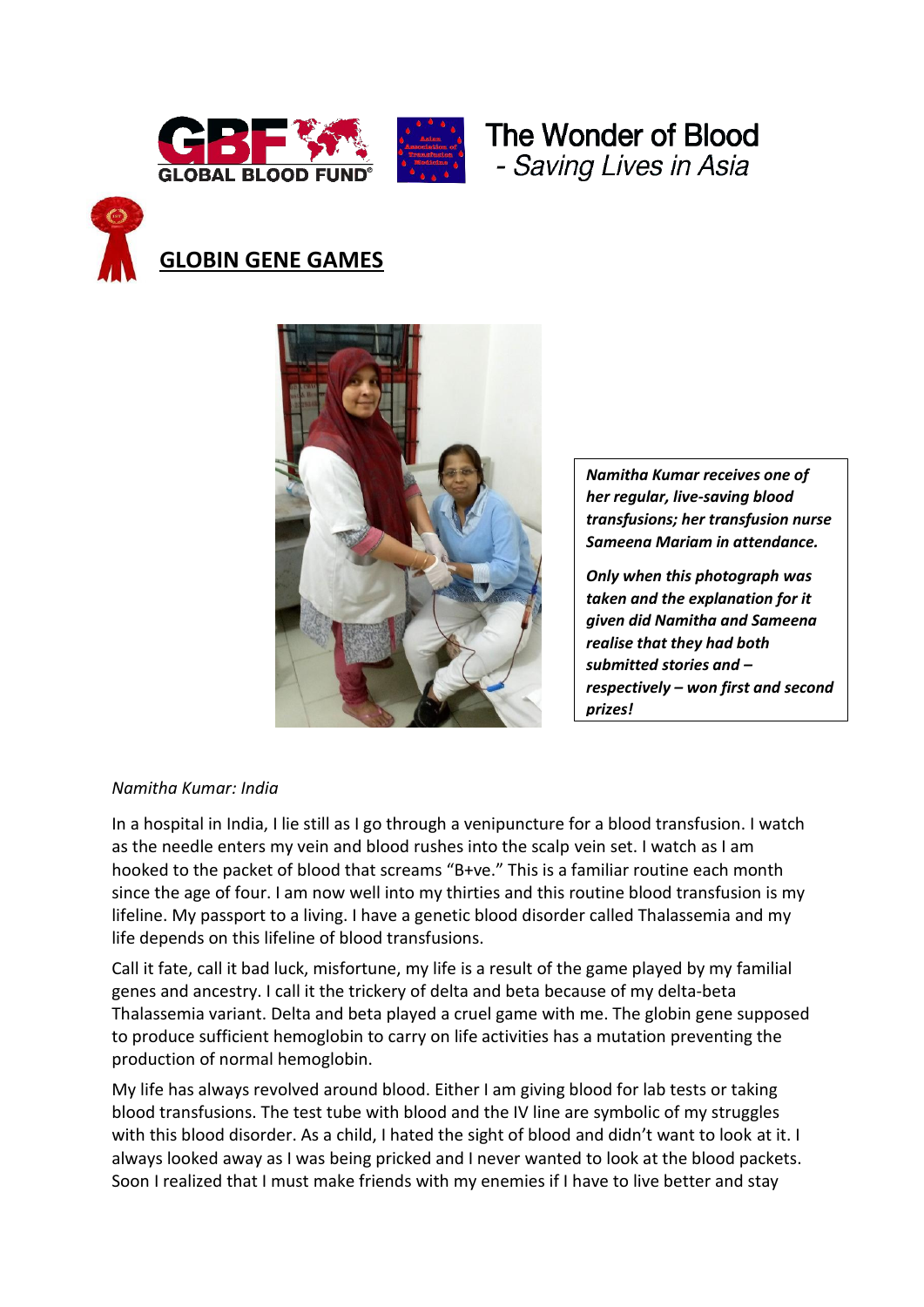positive. I started accepting that blood will be the fulcrum of my life till there is a therapeutic cure. I accepted the play of delta, beta and the globin gene games. I said "Hi" to Thalassemia and finally invited the rogue home. I realized that I have to pacify the enemy if I have to continue living and have a fairly decent life. After all life is not just about blood games but much more. In the midst of running circles over blood, I got an education, made friends, had fun and did everything that any normal human did.

I learnt to listen to the whispers and stories of delta, beta and the globin gene. I picked up early warning signs when things were not going well. Sometimes I pleaded with them to leave me in peace and let me be like any other normal person. Sometimes they left me alone and disasters were averted. At other times, disasters descended like angry, storm clouds. In such times, blood became the center of everything as a minor interruption would result in rapid hemolysis. I was left hanging on to packet after packet of blood as delta, beta and the globin gene waged a nuclear war in my body. There were times when I didn't know if I was alive or dead. I clung on to life hoping that the blood games would cease and let up. And truly it did. After the war abated, I was back to the driving seat of life in full control. Blood had played its games but it also saved the day as I always got enough transfusions to pull me through the several interruptions.

Life goes on it all its complexities yet I continue to see the beauty and thrill that it offers me. I am tied to blood always. My life timetable revolves around taking blood transfusions. Planning a transfusion, being prepared for emergencies and taking on everything that comes by – good or bad. I am hopeful that gene therapy will bring succour to the lives of all those with blood disorders like mine.

My identity is not just a clinical or medicalized one but a richer, deeper and more meaningful concept going beyond any genes. I learnt to live life for whatever it offers me and I am happy to be a part of this colorful world.

I know nobody is immortal, so as I lie dying someday…

*"Let me not be filled with regrets.*

*Let my memories fill me with pleasure and happiness on the various thrills I experienced in this world.*

*Let me leave happily and at peace that I took the best and enjoyed what I could."*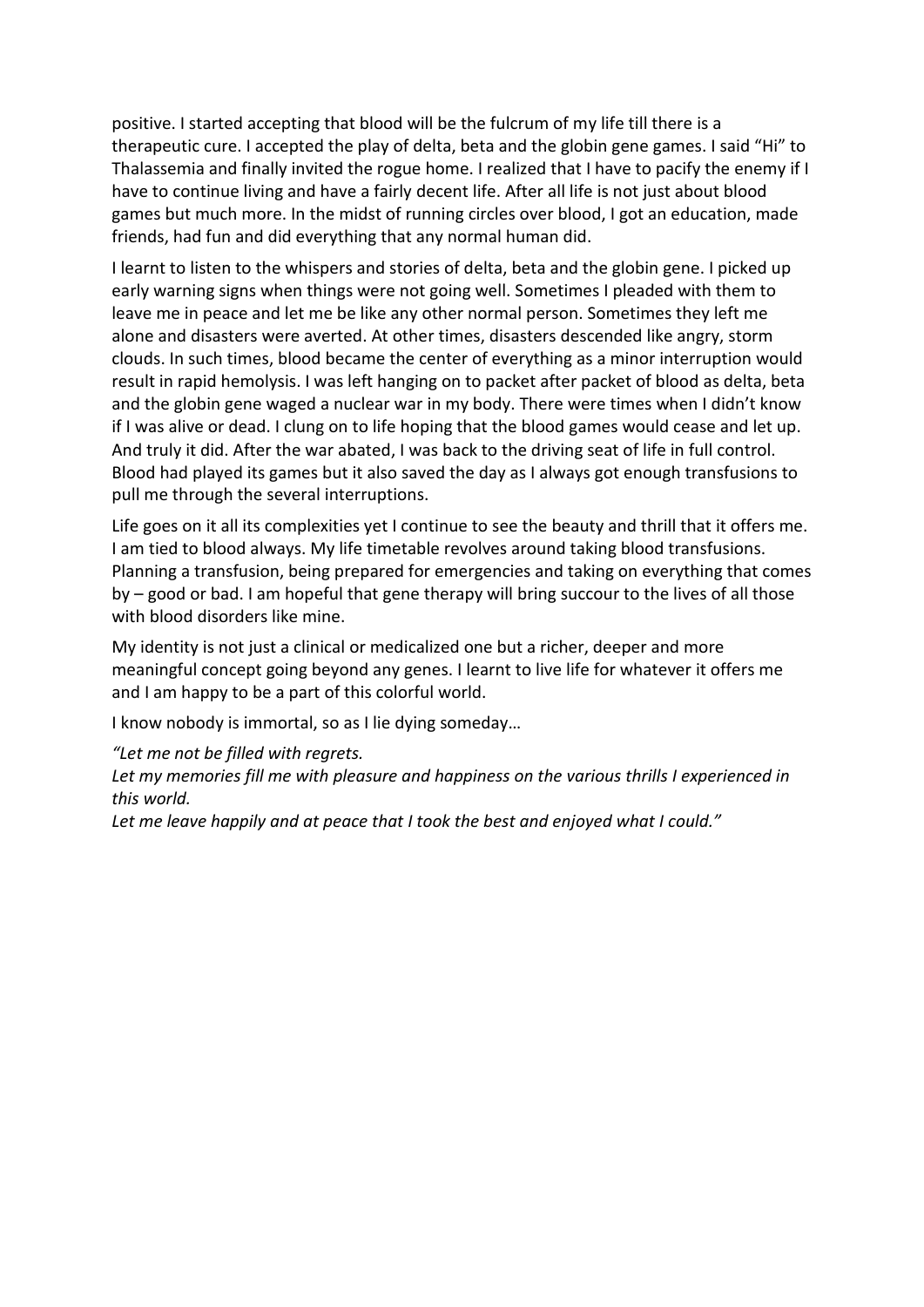



# *Sameena Mariam: India*

Hope is a four-lettered word. Hope is the thread that holds humankind together even when the worst disaster strikes. Hope is the magic that enables people to look into the future and wish for a better tomorrow. Hope is the light that we hold on to when there is darkness all around. With this hope, my young patient Nisha lives on waiting for a tomorrow that will bring her a cure. She is a survivor and she has swum against the tide of the most turbulent waters of life.

I hardly knew anything about her disorder when her father first came to my blood bank in Bangalore, India. The Rotary-TTK blood bank runs a day-care for transfusion-dependent rare/genetic disease patients. We have a mixed group of people with Thalassemia, Hemophilia, Aplastic anemia and other rare blood disorders. But Nisha was a unique case. I enrolled her into our centre after getting my supervisor's permission. Little did I realize what I was getting into. My heart had gone out to this young, suffering child whose pain I couldn't fathom though I could empathize. The recollection of her image is still a shock when I first saw her. Nisha had a blood-stained mouth, nasal plugs (to stop nasal bleeds) and was in a sorry state. She has factor VII bleeding disorder which is autosomal recessive (inherited through both parents who are carriers).

I saw her parents helplessly running from pillar to post, caught in the health care system trying to find a solution to keep their daughter alive. I was deeply moved and thought that I must do the best I can for this child. She had suffered enough having had 3 craniotomies till date. She had very poor hygiene as she could not brush her teeth or scrub her hair and skin vigorously. She was afraid to even rinse her mouth. Her blood stained teeth made people think that she chewed betel leaves. Even in school she didn't have friends as they were put off by her poor hygiene and blood stains. Not many blood bank staff was willing to handle her because of her sensitive and risky condition. She had hematomas all over her body and it was difficult to find a vein to transfuse.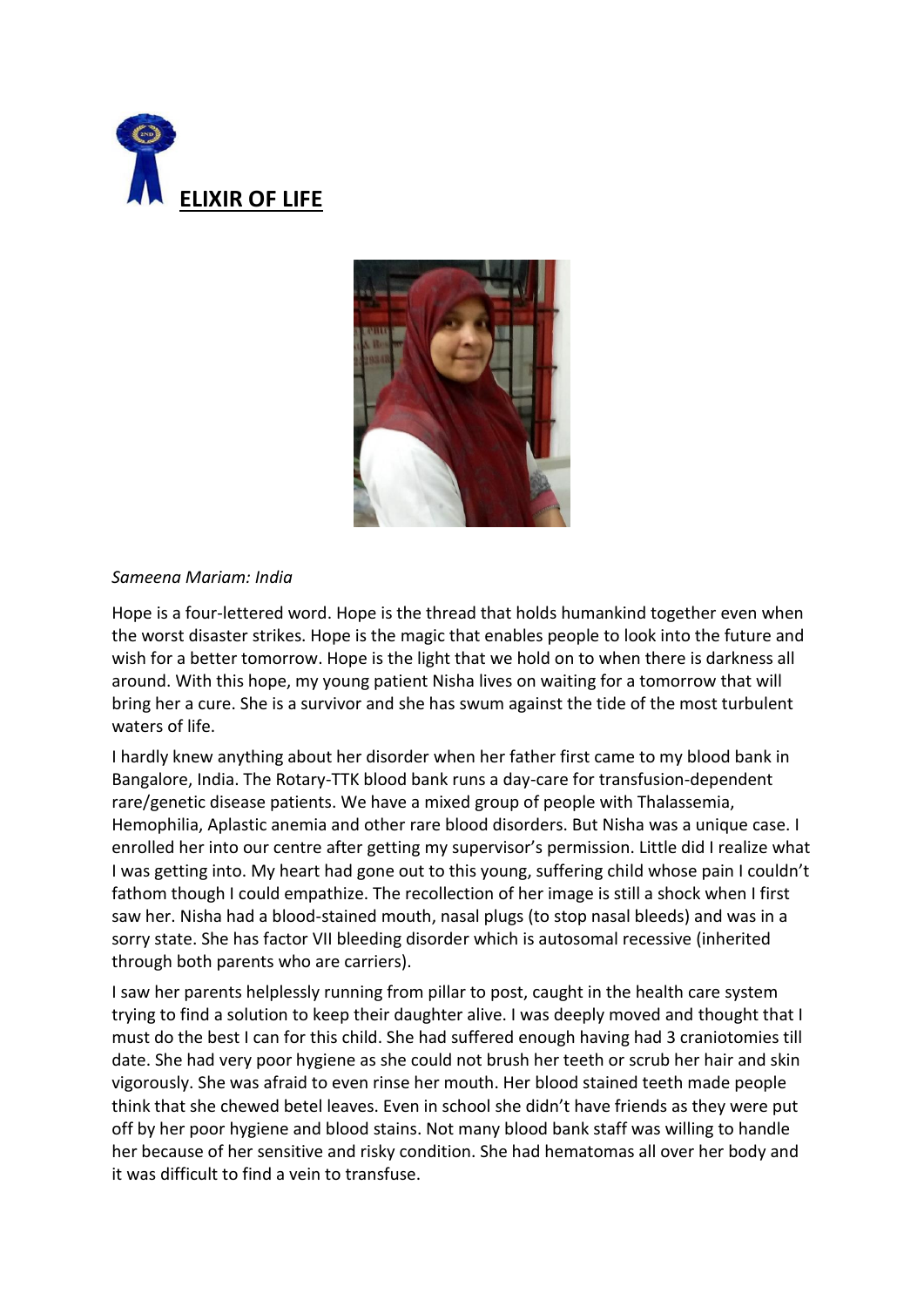We put her on plasma transfusions to stop her from bleeding profusely. She also needed frequent blood transfusions as her Hb would go low from the many bleeds. Her blood group was B-ve and it was very hard to find packed cells that she needed. We did our best to get her transfusions on time. The little time I got with her in the blood bank I added my healing touch. This little angel who was suffering so much for no fault of hers! I tried to prick her as gently as possible. Let me not add to her existing pains. I felt very pained each time I saw her sufferings. With her the family also suffered. She studied in the same class as her younger brother who helped her in studies. She often missed school and lost out on classes. Still she hung on with hope that something good will happen. She and her family lived on hope. It was the elixir of life along with the blood and components.

Nisha's life took a turn for the positive after we put her on prophylactic transfusions. This treatment changed her life totally. She became better with fewer bleeds. Her health improved and she started going to school regularly. She made friends, played and did well in studies. She was able to maintain better hygiene with simple tips. Her parents were relieved and they could focus on other aspects of life apart from running around hospitals! At least some semblance of normal lives in their family. This treatment really set them on a positive track and they became hopeful of better times to come.

Today, Nisha leads a somewhat normal life as any other school kid. She studies, plays and has fun. She lives in hope that someday she may be cured. She may be like other kids. She has big dreams that she will study and research into this disease and maybe bring out a cure. She dreams of a world free of such disorders that take away childhoods and rob a child of fun and play. We take a leaf of hope from her life. All her pain she conceals with smiles and courage. She wants to live and she wants to live well and do everything that any other child can do. I am thankful that I took on the task of her transfusion support and care and helped her in her journey. I look back at the day I first saw her with her nose and teeth stained and crusted with blood. I look at her today and feel hopeful that she will do well in life. She will go forward positively and it is this hope that propels all of us to move ahead in life no matter how hard it knocks us down. Nisha to me is a symbol of living hope. I hope for a better and painless future for her and all kids like her.

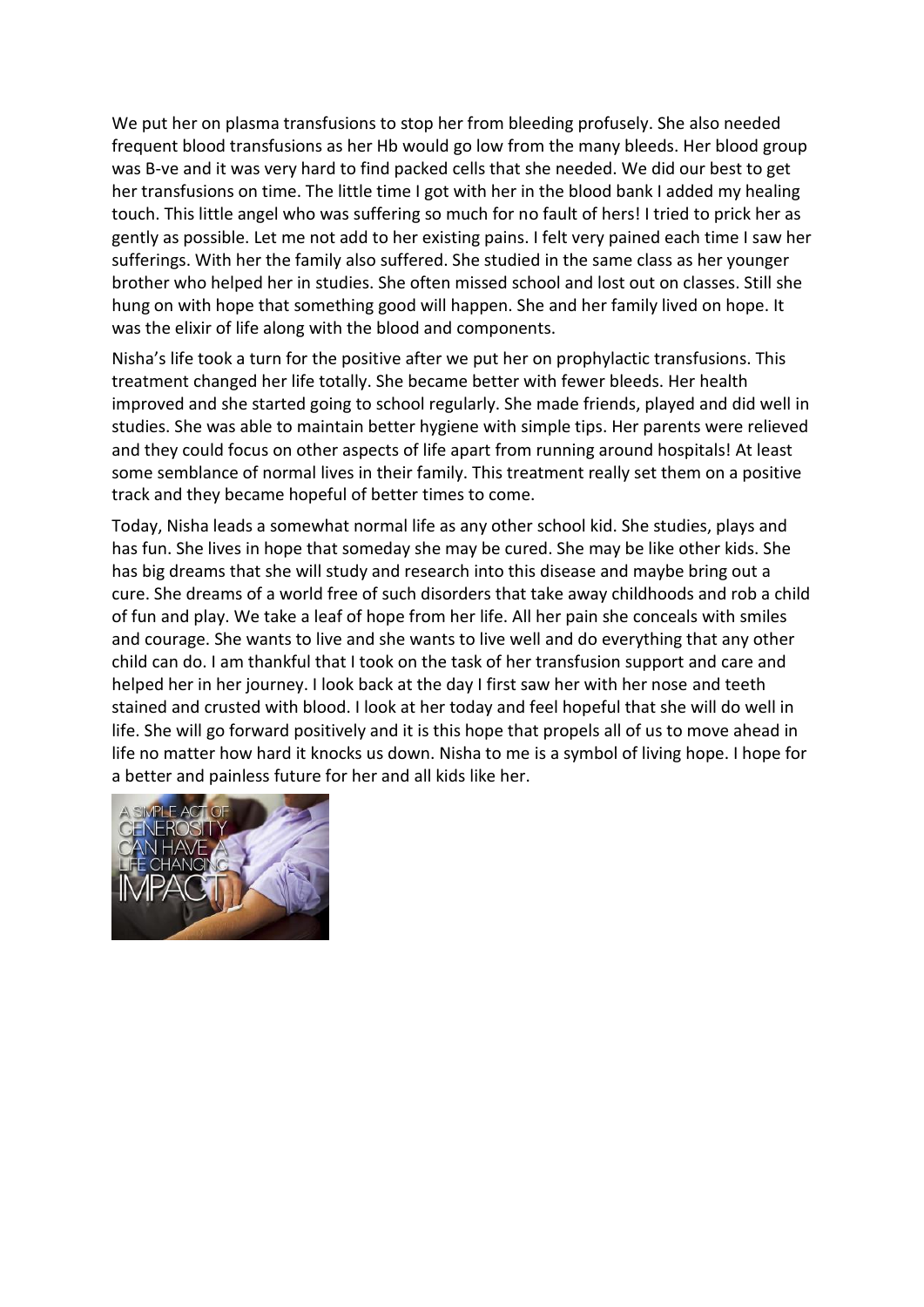



# *Dr. Muneeba Azmat: Pakistan*

Of all the things, Haematology? That's like a subspecialty! Why aren't you going for something for Surgery or Gynaecology?

Ever since I have cleared M.B.B.S (Bachelor of Medicine and Bachelor of Surgery) and told people in Pakistan about my future aspirations to choose blood related field, this has been the unequivocal response. How did I ever get here?

# 2nd Year M.B.B.S:

6th August, 2011. We had little patient interaction back then learning mostly from books. We organized blood cancer awareness day, I was in charge of patient psychotherapy stall where young leukemic patients were taken care of and were busy playing games. That's where I met Hassan, a child of 4 years suffering from ALL, a type of cancer that destroys blood cells.

His father told me about the troubles they have to go through to arrange blood for Hassan, as he needs transfusion every week. As fate would have it, Hassan stated bleeding from his nose and mouth. His platelets had dropped precariously low. He was rushed to the hospital where he was stabilized for some time. The disappointment I felt when I rallied for collecting donation was immense; people were reluctant to donate blood. Hassan would receive blood at times and at other times he'd go back without getting transfused. This continued for a few weeks. Hassan died one month after I met him, on the 6th of September. While he was being rushed from his village to the hospital, he slowly bled to death.